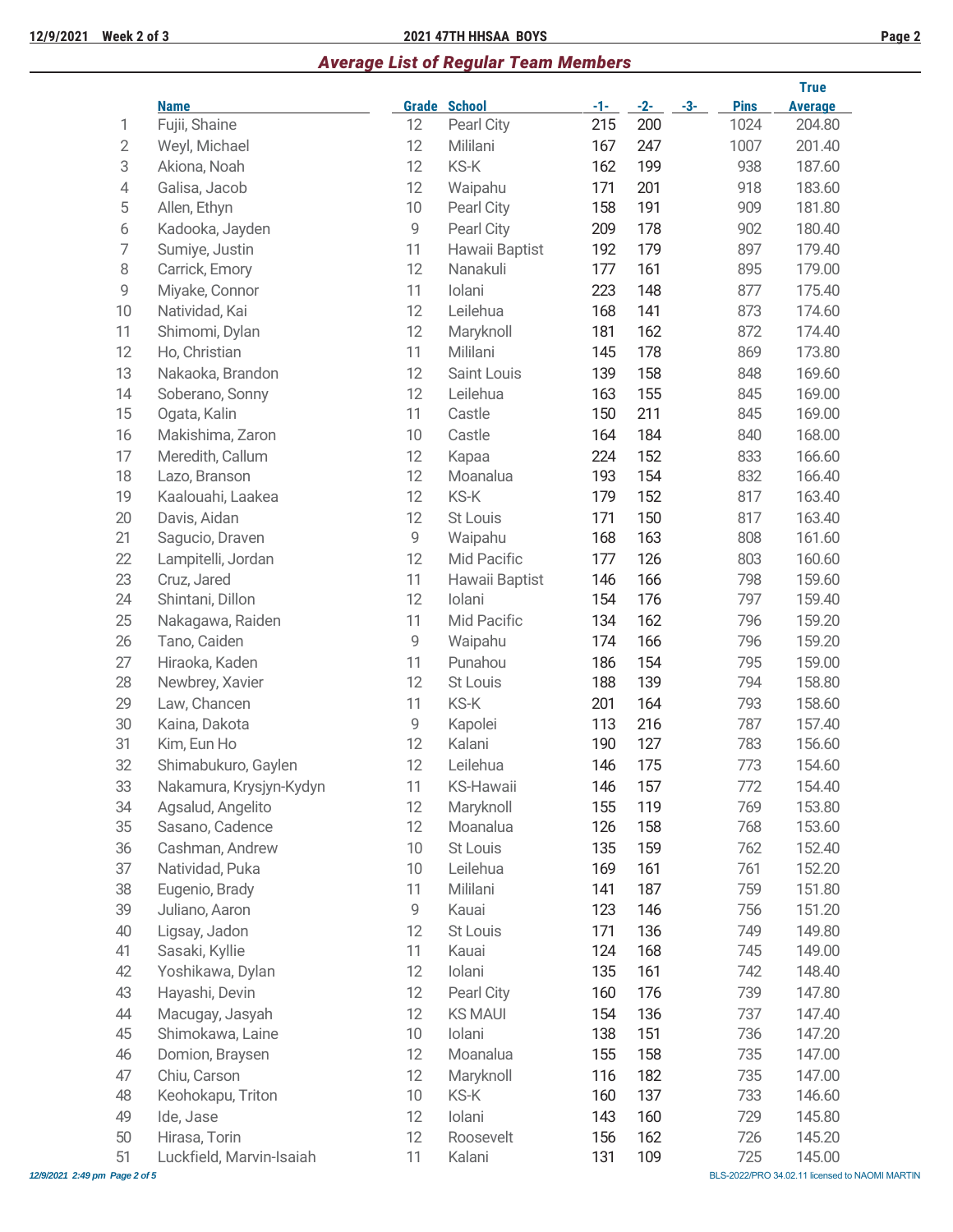### **12/9/2021 Week 2 of 3 2021 47TH HHSAA BOYS Page 3**

|        |                        |    |                     |       |       |       |             | <b>True</b>    |
|--------|------------------------|----|---------------------|-------|-------|-------|-------------|----------------|
|        | <b>Name</b>            |    | <b>Grade School</b> | $-1-$ | $-2-$ | $-3-$ | <b>Pins</b> | <b>Average</b> |
| 52     | Mendoza, Brandon       | 12 | Kealakehe           | 163   | 114   |       | 724         | 144.80         |
| 53     | Bunnell-Himoto, Tobias | 11 | Moanalua            | 149   | 140   |       | 724         | 144.80         |
| 54     | Lave, Tyren            | 10 | KS-K                | 177   | 122   |       | 719         | 143.80         |
| 55     | Cabello, Anson         | 11 | <b>KS MAUI</b>      | 158   | 129   |       | 711         | 142.20         |
| 56     | Pagurayan, Brycen      | 11 | Kapolei             | 150   | 121   |       | 708         | 141.60         |
| 57     | Peralta, Shayden       | 12 | Kauai               | 142   | 133   |       | 700         | 140.00         |
| 58     | Kawakami, Rylan        | 12 | Kaiser              | 146   | 177   |       | 700         | 140.00         |
| 59     | Lameg, Ricky           | 10 | Mililani            | 146   | 146   |       | 697         | 139.40         |
| 60     | Tateishi, Jarin        | 12 | <b>Baldwin</b>      | 159   | 89    |       | 694         | 138.80         |
| 61     | Kahookele, Dalton      | 12 | Waianae             | 151   | 131   |       | 693         | 138.60         |
| 62     | Matsumoto, Randy       | 12 | Kalani              | 150   | 123   |       | 687         | 137.40         |
| 63     | Plato, Kainoa          | 11 | Kealakehe           | 130   | 135   |       | 684         | 136.80         |
| 64     | Rosa, Isaac            | 11 | Aiea                | 90    | 158   |       | 679         | 135.80         |
| 65     | Watanabe, Jacob        | 10 | Aiea                | 146   | 113   |       | 679         | 135.80         |
| 66     | Samson, Elijah         | 10 | Kalaheo             | 161   | 120   |       | 676         | 135.20         |
| 67     | Shibuya, Shayne        | 11 | Kauai               | 154   | 123   |       | 675         | 135.00         |
| 68     | Kidd, Nicholas         | 11 | Hawaii Baptist      | 147   | 125   |       | 675         | 135.00         |
| 69     | Cheung, Isaac          | 12 | Kalani              | 102   | 137   |       | 663         | 132.60         |
| 70     | Pojas, Chaysen         | 9  | Leilehua            | 143   | 115   |       | 659         | 131.80         |
| 71     | Carrick, Sonny         | 10 | Nanakuli            | 138   | 109   |       | 659         | 131.80         |
| 72     | Cabatu, Isaiah         | 11 | Maui HS             | 148   | 117   |       | 659         | 131.80         |
| 73     | Ricafort, Justin       | 12 | Moanalua            | 131   | 147   |       | 655         | 131.00         |
| 74     | Kahuhu, Luke           | 11 | <b>KS MAUI</b>      | 131   | 179   |       | 511         | 127.75         |
| 75     | Hadley, Yoshimune      | 12 | Mid Pacific         | 84    | 139   |       | 638         | 127.60         |
| 76     | Taniguchi, Austin      | 12 | Roosevelt           | 101   | 147   |       | 638         | 127.60         |
| $77\,$ | Miller, Joshua         | 12 | <b>KS MAUI</b>      | 125   | 127   |       | 507         | 126.75         |
| 78     | Brittain, Travis       | 9  | King Kekaulike      | 103   | 129   |       | 633         | 126.60         |
| 79     | Eytcheson, Kaiden      | 11 | Kealakehe           | 119   | 145   |       | 627         | 125.40         |
| 80     | Rodriguez, Angel       | 12 | Farrington          | 135   | 146   |       | 616         | 123.20         |
| 81     | Kunimura, Miles        | 12 | Kalaheo             | 112   | 91    |       | 612         | 122.40         |
| 82     | Fejeran, Ryen          | 12 | Leilehua            | 155   | 121   |       | 608         | 121.60         |
| 83     | Matsuda, Kenji         | 11 | <b>KS MAUI</b>      | 118   |       |       | 361         | 120.33         |
| 84     | Ceberano, Caleb        | 11 | Damien              | 128   | 96    |       | 598         | 119.60         |
| 85     | Morton, Finnigan       | 12 | Kealakehe           | 130   | 125   |       | 595         | 119.00         |
| 86     | Saito, Kelvyn          | 12 | <b>Baldwin</b>      | 103   | 114   |       | 591         | 118.20         |
| 87     | Siarot, Rayden         | 12 | King Kekaulike      | 112   | 132   |       | 584         | 116.80         |
| 88     | Gudoy, Jericho         | 11 | Waimea              | 108   | 92    |       | 575         | 115.00         |
| 89     | Peros, Jarred          | 11 | Maui HS             | 126   | 119   |       | 573         | 114.60         |
| 90     | Pratt, Kauakea         | 11 | <b>KS-Hawaii</b>    | 117   | 126   |       | 562         | 112.40         |
| 91     | Chen, Jacky            | 10 | Kalani              |       |       |       | 336         | 112.00         |
| 92     | Viloria, Blaise        | 10 | KS-Hawaii           | 96    | 75    |       | 548         | 109.60         |
| 93     | Higuchi, Jayden        | 9  | Kapolei             | 108   | 107   |       | 544         | 108.80         |
| 94     | McKeague, Kamakani     | 11 | <b>KS-Hawaii</b>    | 120   | 95    |       | 531         | 106.20         |
| 95     | Soto, Dylan            | 12 | Pearl City          | 130   | 98    |       | 503         | 100.60         |
| 96     | Scholtz, Kamaile       | 10 | <b>KS-Hawaii</b>    | 105   | 105   |       | 500         | 100.00         |
| 97     | Calhau IV, Frederick   | 11 | <b>Baldwin</b>      | 100   | 92    |       | 498         | 99.60          |
| 98     | Mercado, Makai'o       | 10 | Kealakehe           | 87    | 99    |       | 479         | 95.80          |
| 99     | Maekawa, Ty            | 11 | Mililani            |       |       |       | 215         | 71.67          |
| 100    | Panoy, Gian            | 12 | Kauai               | 82    | 110   |       | 298         | 59.60          |
| 101    | LEI,                   |    | Leilehua            |       |       |       |             |                |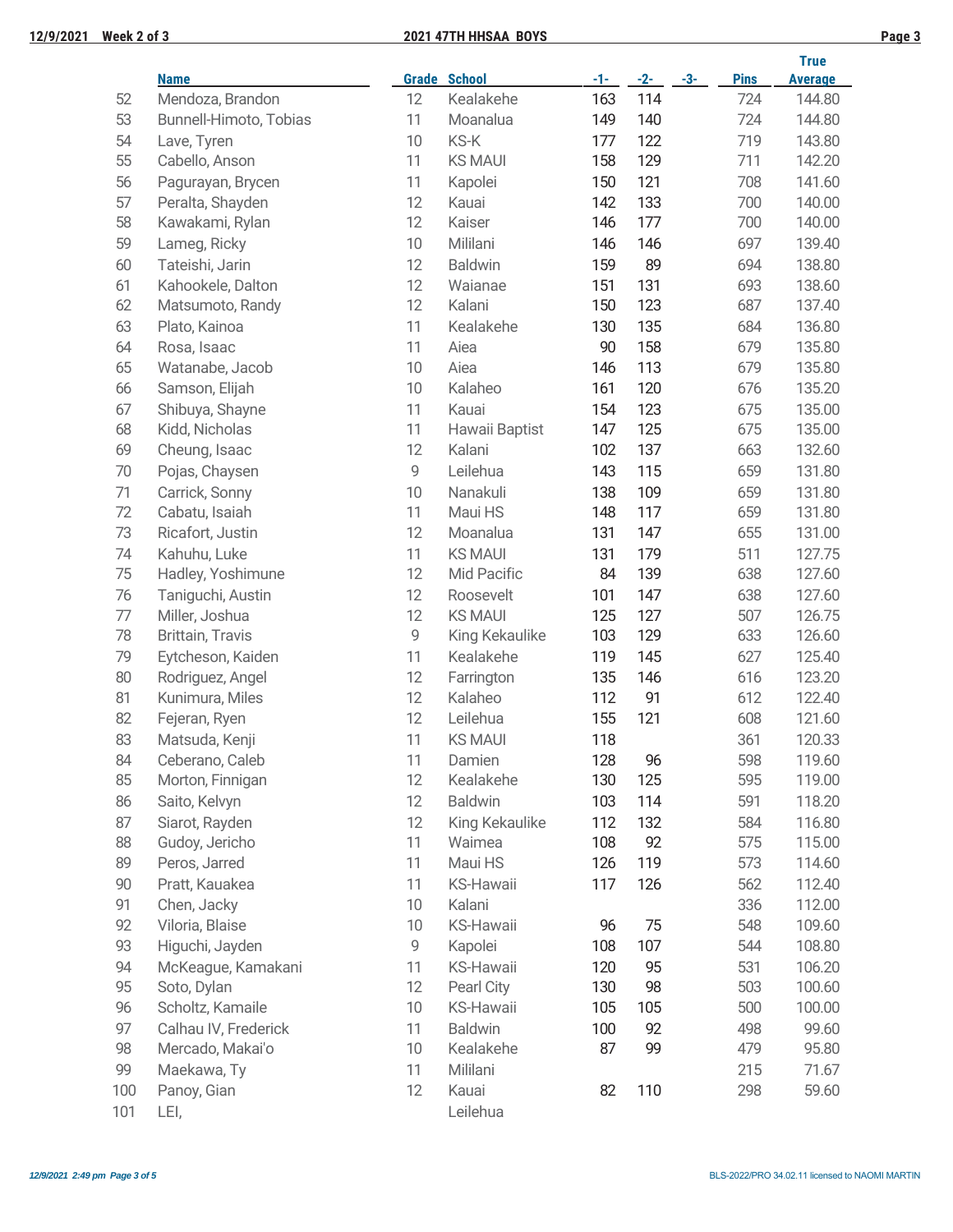# *Temporary Substitutes*

|                     |                                                   |                  |                    |                    |                 |        |                               |                     |                                      |                      |     |     |                    | <b>True</b>                                    |        |                               |
|---------------------|---------------------------------------------------|------------------|--------------------|--------------------|-----------------|--------|-------------------------------|---------------------|--------------------------------------|----------------------|-----|-----|--------------------|------------------------------------------------|--------|-------------------------------|
|                     |                                                   | <b>Name</b>      |                    |                    |                 |        | <b>Grade School</b>           |                     | -1-                                  | $-2-$                | -3- |     | <b>Pins</b>        | <b>Average</b>                                 |        |                               |
|                     | 1                                                 | Ragasa, Raiden   |                    |                    |                 |        | 9                             | Kauai               |                                      |                      |     |     | 270                | 135.00                                         |        |                               |
|                     | $\overline{2}$                                    | Nomura, Shayden  |                    |                    |                 | 11     |                               | <b>KS MAUI</b>      |                                      |                      |     |     | 238                | 119.00                                         |        |                               |
|                     | 3                                                 | Chance, Brandon  |                    |                    |                 | 10     |                               | Kalani              | 105                                  | 103                  |     |     | 208                | 104.00                                         |        |                               |
|                     | 4                                                 | Navas, Seth      |                    |                    |                 | 11     |                               | <b>KS MAUI</b>      |                                      | 82                   |     |     | 190                | 95.00                                          |        |                               |
|                     | 5                                                 | Fukushima, Nakoa |                    |                    |                 |        | 9                             | Mililani            | 166                                  | 124                  |     |     | 436                | 87.20                                          |        |                               |
|                     | 6                                                 | Yamamura, Jorden |                    |                    |                 |        | 9                             | Pearl City          |                                      |                      |     |     | 108                | 36.00                                          |        |                               |
|                     | 7                                                 | Padilla, Noah    |                    |                    |                 |        | 12                            | KS-K                |                                      |                      |     |     |                    |                                                |        |                               |
|                     | 8                                                 | DeRego, Shane    |                    |                    |                 |        | 9                             | KS-K                |                                      |                      |     |     |                    |                                                |        |                               |
|                     |                                                   |                  |                    |                    |                 |        |                               |                     |                                      |                      |     |     |                    |                                                |        |                               |
|                     | 9                                                 | Aiona, Kekaimalu |                    |                    |                 | 11     |                               | St Louis            |                                      |                      |     |     |                    |                                                |        |                               |
|                     | 10                                                | Bates, Dustin    |                    |                    |                 |        | 12                            | St Louis            |                                      |                      |     |     |                    |                                                |        |                               |
|                     | 11                                                | laela, Ryelan    |                    |                    |                 |        | 10                            | Moanalua            |                                      |                      |     |     | 0                  | 0.00                                           |        |                               |
|                     |                                                   |                  |                    |                    |                 |        |                               | <b>Team Rosters</b> |                                      |                      |     |     |                    |                                                |        |                               |
|                     | <b>Name</b>                                       | <b>School</b>    |                    | $-1 - (-2 - (-3 -$ | <b>Pins Gms</b> |        | <b>True</b><br><b>Average</b> |                     | <b>Name</b>                          | <b>School</b>        |     |     | $-1 - (-2 - (-3 -$ | <b>Pins Gms</b>                                |        | <b>True</b><br><b>Average</b> |
| 1 -                 | <b>lolani</b>                                     |                  |                    |                    |                 |        |                               |                     | 2 - Kamehameha Maui                  |                      |     |     |                    |                                                |        |                               |
| 1                   | Connor Miyake                                     | Iolani           |                    | 223 148            | 877             | 5      | 175.40                        | 1                   | Jasyah Macugay                       | <b>KS MAUI</b>       |     |     | 154 136            | 737                                            | 5      | 147.40                        |
| $\overline{2}$      | Dylan Yoshikawa lolani                            |                  | 135 161            |                    | 742             | 5      | 148.40                        | $\overline{2}$      | Anson Cabello                        | <b>KS MAUI</b>       |     |     | 158 129            | 711                                            | 5      | 142.20                        |
| 3                   | Laine Shimokaw                                    | lolani           | 138 151            |                    | 736             | 5      | 147.20                        | 3                   | Joshua Miller                        | <b>KS MAUI</b>       |     |     | 125 127            | 507                                            | 4      | 126.75                        |
| $\overline{4}$      | Jase Ide                                          | lolani           |                    | 143 160            | 729             | 5      | 145.80                        | $\overline{4}$      | Luke Kahuhu                          | <b>KS MAUI</b>       |     |     | 131 179            | 511                                            | 4      | 127.75                        |
| 5                   | Dillon Shintani                                   | Iolani           |                    | 154 176            | 797             | 5      | 159.40                        | 5                   | Kenji Matsuda                        | <b>KS MAUI</b>       |     | 118 |                    | 361                                            | 3      | 120.33                        |
|                     | 3 - Kealakehe                                     |                  |                    |                    |                 |        |                               |                     | 4 - Kamehameha Kapalama              |                      |     |     |                    |                                                |        |                               |
| 1                   | Kainoa Plato                                      | Kealakehe        |                    | 130 135            | 684             | 5      | 136.80                        | $\mathbf{1}$        | Noah Akiona                          | KS-K                 |     |     | 162 199            | 938                                            |        | 5 187.60                      |
| $\overline{2}$      | Makai'o Mercado Kealakehe                         |                  | 87                 | 99                 | 479             | 5      | 95.80                         | 2                   | Laakea Kaalouah KS-K                 |                      |     |     | 179 152            | 817                                            | 5      | 163.40                        |
| 3                   | Brandon Mendoz Kealakehe                          |                  |                    | 163 114            | 724             | 5      | 144.80                        | 3                   | Chancen Law                          | KS-K                 |     |     | 201 164            | 793                                            | 5      | 158.60                        |
| $\overline{4}$      | Kaiden Eytcheso Kealakehe                         |                  | 119 145            |                    | 627             | 5      | 125.40                        | $\overline{4}$      | Triton Keohokap                      | KS-K                 |     |     | 160 137            | 733                                            | 5      | 146.60                        |
| 5                   | Finnigan Morton Kealakehe                         |                  |                    | 130 125            | 595             | 5      | 119.00                        | 5                   | <b>Tyren Lave</b>                    | KS-K                 |     |     | 177 122            | 719                                            | 5      | 143.80                        |
|                     | 5 - Kalani                                        |                  |                    |                    |                 |        |                               |                     | <b>6 - St Louis</b>                  |                      |     |     |                    |                                                |        |                               |
| 1                   | Jacky Chen                                        | Kalani           |                    |                    | 336             | 3      | 112.00                        | 1                   | <b>Brandon Nakaok</b>                | Saint Louis          |     |     | 139 158            | 848                                            | 5      | 169.60                        |
| $\overline{2}$      | Isaac Cheung                                      | Kalani           |                    | 102 137            | 663             | 5      | 132.60                        | $\overline{2}$      | Aidan Davis                          | St Louis             |     |     | 171 150            | 817                                            | 5      | 163.40                        |
| 3                   | Eun Ho Kim                                        | Kalani           |                    | 190 127            | 783             | 5      | 156.60                        | 3                   | Andrew Cashman St Louis              |                      |     |     | 135 159            | 762                                            | 5      | 152.40                        |
| $\overline{4}$      | Marvin-Isaiah Lu Kalani                           |                  | 131 109            | 150 123            | 725<br>687      | 5      | 145.00<br>5 137.40            | $\overline{4}$      | Jadon Ligsay                         | St Louis             |     |     | 171 136<br>188 139 | 749<br>794                                     | 5      | 149.80<br>5 158.80            |
| 5                   | Randy Matsumot Kalani                             |                  |                    |                    |                 |        |                               | 5                   | Xavier Newbrey<br>8 - Mililani       | St Louis             |     |     |                    |                                                |        |                               |
| 7 -                 | <b>Moanalua</b>                                   |                  |                    |                    |                 |        |                               |                     |                                      |                      |     |     |                    |                                                |        |                               |
|                     | Cadence Sasano Moanalua<br>Branson Lazo Moanalua  |                  |                    | 126 158            | 768             |        | 5 153.60<br>5 166.40          | $\overline{2}$      | <b>Brady Eugenio</b><br>Christian Ho | Mililani             |     |     | 141 187            | 759                                            |        | 5 151.80                      |
| 3                   | Braysen Domion Moanalua                           |                  | 193 154<br>155 158 |                    | 832<br>735      | 5      | 147.00                        | 3                   | Ricky Lameg                          | Mililani<br>Mililani |     |     | 145 178<br>146 146 | 869<br>697                                     | 5      | 5 173.80<br>139.40            |
| $\overline{4}$      | Tobias Bunnell-H Moanalua                         |                  |                    | 149 140            | 724             | 5      | 144.80                        | 4                   | Ty Maekawa                           | Mililani             |     |     |                    | 215                                            | 3      | 71.67                         |
| 5                   | <b>Justin Ricafort</b>                            | Moanalua         |                    | 131 147            | 655             |        | 5 131.00                      | 5                   | Michael Weyl                         | Mililani             |     |     | 167 247            | 1007                                           | 5      | 201.40                        |
| 9 -                 | <b>Pearl City</b>                                 |                  |                    |                    |                 |        |                               |                     | 10 - Kauai                           |                      |     |     |                    |                                                |        |                               |
| 1                   | Shaine Fujii                                      | Pearl City       |                    | 215 200            | 1024            | 5      | 204.80                        | $\mathbf{1}$        | Aaron Juliano                        | Kauai                |     |     | 123 146            | 756                                            | 5      | 151.20                        |
| $\overline{2}$      | Devin Hayashi                                     | Pearl City       | 160 176            |                    | 739             | 5      | 147.80                        | $\overline{2}$      | Gian Panoy                           | Kauai                |     |     | 82 110             | 298                                            | 5      | 59.60                         |
| 3                   | Dylan Soto                                        | Pearl City       | 130                | 98                 | 503             | 5      | 100.60                        | 3                   | Shayden Peralta                      | Kauai                |     |     | 142 133            | 700                                            | 5      | 140.00                        |
| 4                   | Jayden Kadooka                                    | Pearl City       | 209 178            |                    | 902             | 5      | 180.40                        | $\overline{4}$      | Kyllie Sasaki                        | Kauai                |     |     | 124 168            | 745                                            | 5      | 149.00                        |
| 5                   | Ethyn Allen                                       | Pearl City       | 158 191            |                    | 909             | 5      | 181.80                        | 5                   | Shayne Shibuya                       | Kauai                |     |     | 154 123            | 675                                            | 5      | 135.00                        |
| 11                  | - Leilehua                                        |                  |                    |                    |                 |        |                               | $12 -$              | <b>Kamehameha Hawaii</b>             |                      |     |     |                    |                                                |        |                               |
| $\mathbf{1}$        | Kai Natividad                                     | Leilehua         | 168 141            |                    | 873             | 5      | 174.60                        | 1                   | Krysjyn-Kydyn Na KS-Hawaii           |                      |     |     | 146 157            | 772                                            | 5      | 154.40                        |
| $\overline{2}$      | Sonny Soberano                                    | Leilehua         |                    | 163 155            | 845             | 5      | 169.00                        | $\overline{2}$      | Kamakani McKe KS-Hawaii              |                      |     | 120 | 95                 | 531                                            | 5      | 106.20                        |
| 3                   | Gaylen Shimabuk Leilehua                          |                  |                    | 146 175            | 773             | 5      | 154.60                        | 3                   | <b>Blaise Viloria</b>                | KS-Hawaii            |     | 96  | 75                 | 548                                            | 5      | 109.60                        |
| $\overline{4}$      | Puka Natividad                                    | Leilehua         | 169 161            |                    | 761             | 5      | 152.20                        | $\overline{4}$      | Kauakea Pratt                        | KS-Hawaii            |     |     | 117 126            | 562                                            | 5      | 112.40                        |
| 5                   | Chaysen Pojas                                     | Leilehua         |                    | 143 115            | 659             | 5      | 131.80                        | 5                   | Kamaile Scholtz                      | KS-Hawaii            |     |     | 105 105            | 500                                            | 5      | 100.00                        |
| 6                   | Ryen Fejeran                                      | Leilehua         | 155 121            |                    | 608             | 5      | 121.60                        |                     |                                      |                      |     |     |                    |                                                |        |                               |
| 13                  | <b>SNGLS1</b>                                     |                  |                    |                    |                 |        |                               |                     | <b>14 - SNGLS 2</b>                  |                      |     |     |                    |                                                |        |                               |
| 1                   | Caleb Ceberano                                    | Damien           | 128                | 96                 | 598             | 5      | 119.60                        | 1                   | Caiden Tano                          | Waipahu              |     |     | 174 166            | 796                                            | 5      | 159.20                        |
| $\overline{2}$<br>3 | <b>Torin Hirasa</b><br>Austin Taniguchi Roosevelt | Roosevelt        |                    | 156 162<br>101 147 | 726<br>638      | 5<br>5 | 145.20<br>127.60              | $\overline{2}$<br>3 | Draven Sagucio<br>Jacob Galisa       | Waipahu<br>Waipahu   |     |     | 168 163<br>171 201 | 808<br>918                                     | 5<br>5 | 161.60<br>183.60              |
| 4                   | Isaac Rosa                                        | Aiea             |                    | 90 158             | 679             | 5      | 135.80                        | 4                   | Elijah Samson                        | Kalaheo              |     |     | 161 120            | 676                                            | 5      | 135.20                        |
|                     | 12/5/2021 as approximation and se Aiea            |                  | 146 113            |                    | 679             | 5      | 135.80                        | 5                   | Miles Kunimura                       | Kalaheo              |     |     |                    | BLS-2022/PRO 34.02.11 licensed to NAOMI MARTIN |        |                               |